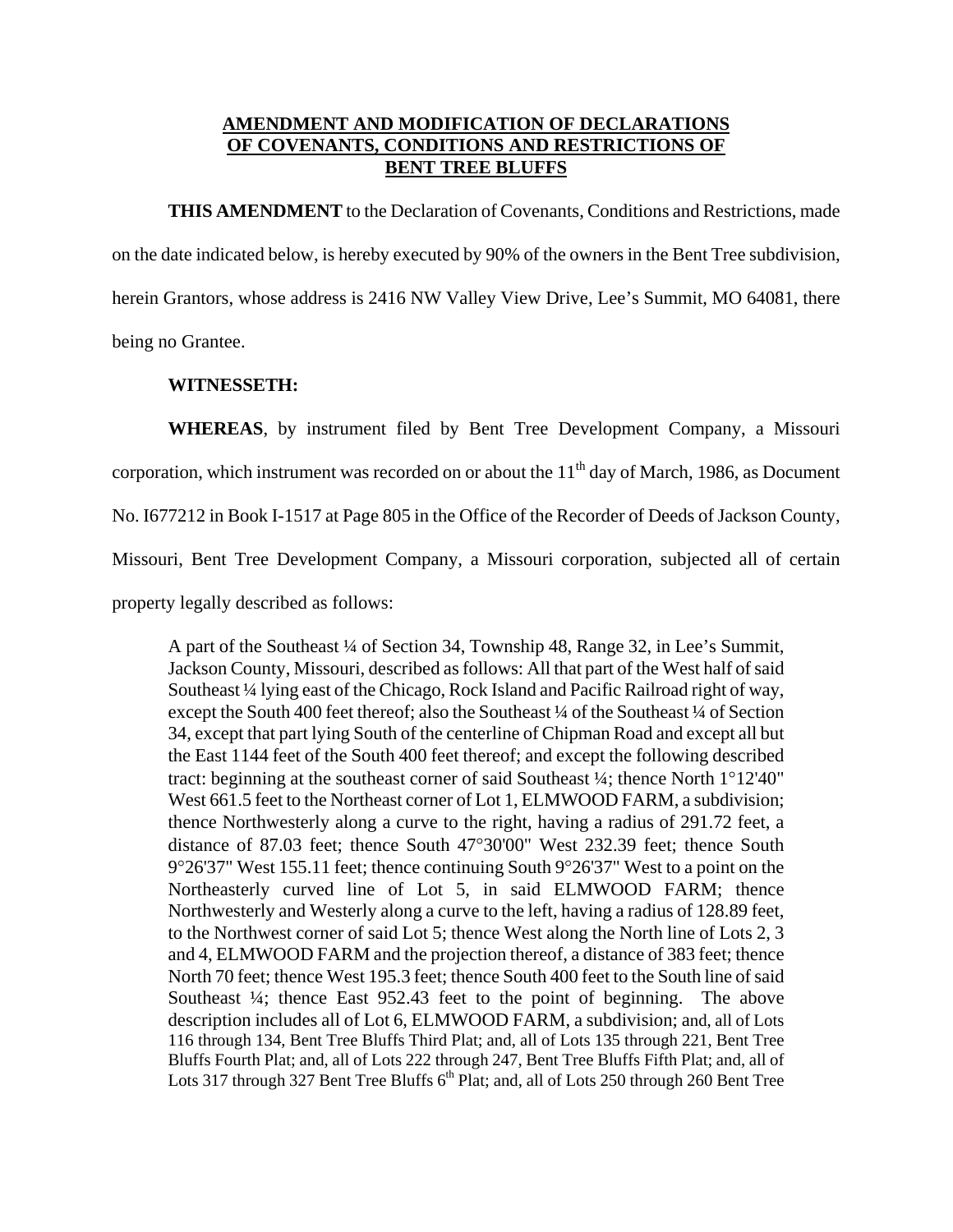Bluffs Seventh Plat; and, all of Lots 261 through 314 Bent Tree Bluffs Eighth Plat were subjected to certain restrictions, all as is more particularly set forth in said Declarations of Covenants, Conditions and Restrictions; and

**WHEREAS**, by instrument entitled "Declarations of Covenants, Conditions and Restrictions of Bent Tree Bluffs", which instrument was recorded on May 5, 1988 as Document No. I842115 in Book I-1797 at Page 1969, Bent Tree Development Company, a Missouri corporation, subjected certain additional property legally described as:

All of Lots 116 through 134, BENT TREE BLUFFS, THIRD PLAT, a subdivision in Lee's Summit, Jackson County, Missouri, according to the recorded plat thereof;

and

**WHEREAS,** by instrument entitled "Declarations of Covenants, Conditions and Restrictions of Bent Tree Bluffs", which instrument was recorded on March 10, 1988 as Document No. I830714 in Book I-1778 at Page 2026, Bent Tree Development Company, a Missouri corporation, subjected certain additional property legally described as:

All of Lots 135 through 221, BENT TREE BLUFFS, FOURTH PLAT, a subdivision in Lee's Summit, Jackson County, Missouri, according to the recorded plat thereof;

and

**WHEREAS,** by instrument entitled "Declarations of Covenants, Conditions and Restrictions of Bent Tree Bluffs", which instrument was recorded on April 4, 1988 as Document No. I835583 in Book I-1786 at Page 1936, Bent Tree Development Company, a Missouri corporation, subjected certain additional property legally described as:

All of Lots 222 through 247, BENT TREE BLUFFS, FIFTH PLAT, a subdivision in Lee's Summit, Jackson County, Missouri, according to the recorded plat thereof;

and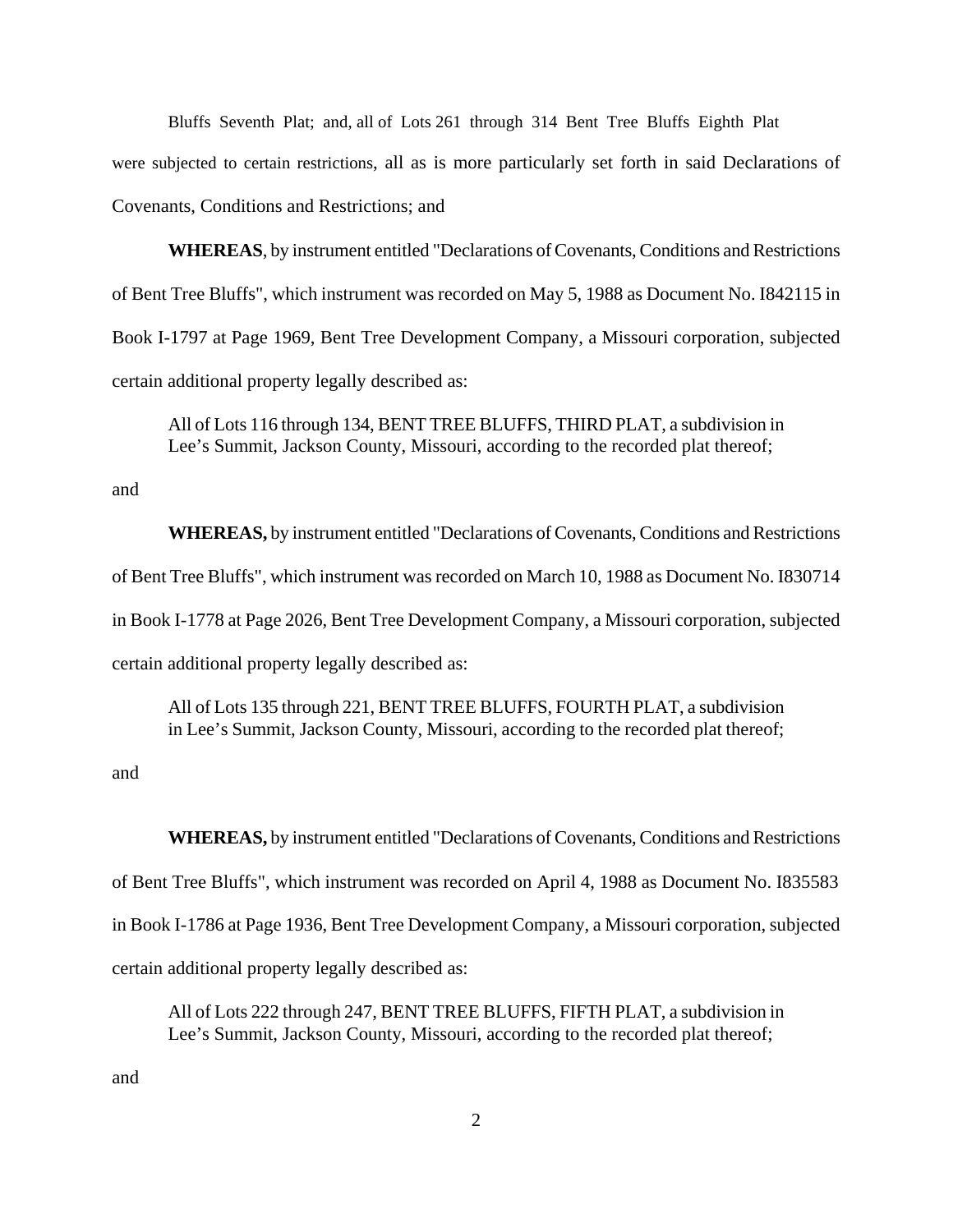**WHEREAS**, by instrument entitled "Declarations of Covenants, Conditions and Restrictions of Bent Tree Bluffs", which instrument was re-recorded on June 3, 1988 as Document No. I848319 in Book I-1808 at Page 320, Bent Tree Development Company, a Missouri corporation, subjected certain additional property legally described as:

All of Lots 317 through 327, BENT TREE BLUFFS, SIXTH PLAT, a subdivision in Lee's Summit, Jackson County, Missouri, according to the recorded plat thereof;

and

**WHEREAS**, by instrument entitled "Declarations of Covenants, Conditions and Restrictions of Bent Tree Bluffs", which instrument was recorded on December 2, 1988 as Document No. I885245 in Book I-1869 at Page 206, Bent Tree Development Company, a Missouri corporation, subjected certain additional property legally described as:

All of Lots 250 through 260, BENT TREE BLUFFS,  $7<sup>th</sup>$  PLAT, a subdivision in Lee's Summit, Jackson County, Missouri, according to the recorded plat thereof;

and

**WHEREAS**, by instrument entitled "Declarations of Covenants, Conditions and Restrictions of Bent Tree Bluffs", which instrument was recorded on March 13, 1989 as Document No. I901222 in Book I-1895 at Page 2343, Bent Tree Development Company, a Missouri Corporation, subjected certain additional property legally described as:

All of Lots 261 through 314, BENT TREE BLUFFS, EIGHTH PLAT, a subdivision in Lee's Summit, Jackson County, Missouri, according to the recorded plat thereof,

to certain restrictions as more particularly set forth in said Declarations, Covenants, Conditions and Restrictions, in order to place certain restrictions upon the subject premises for the benefit of itself and for the use and benefit of future grantees; and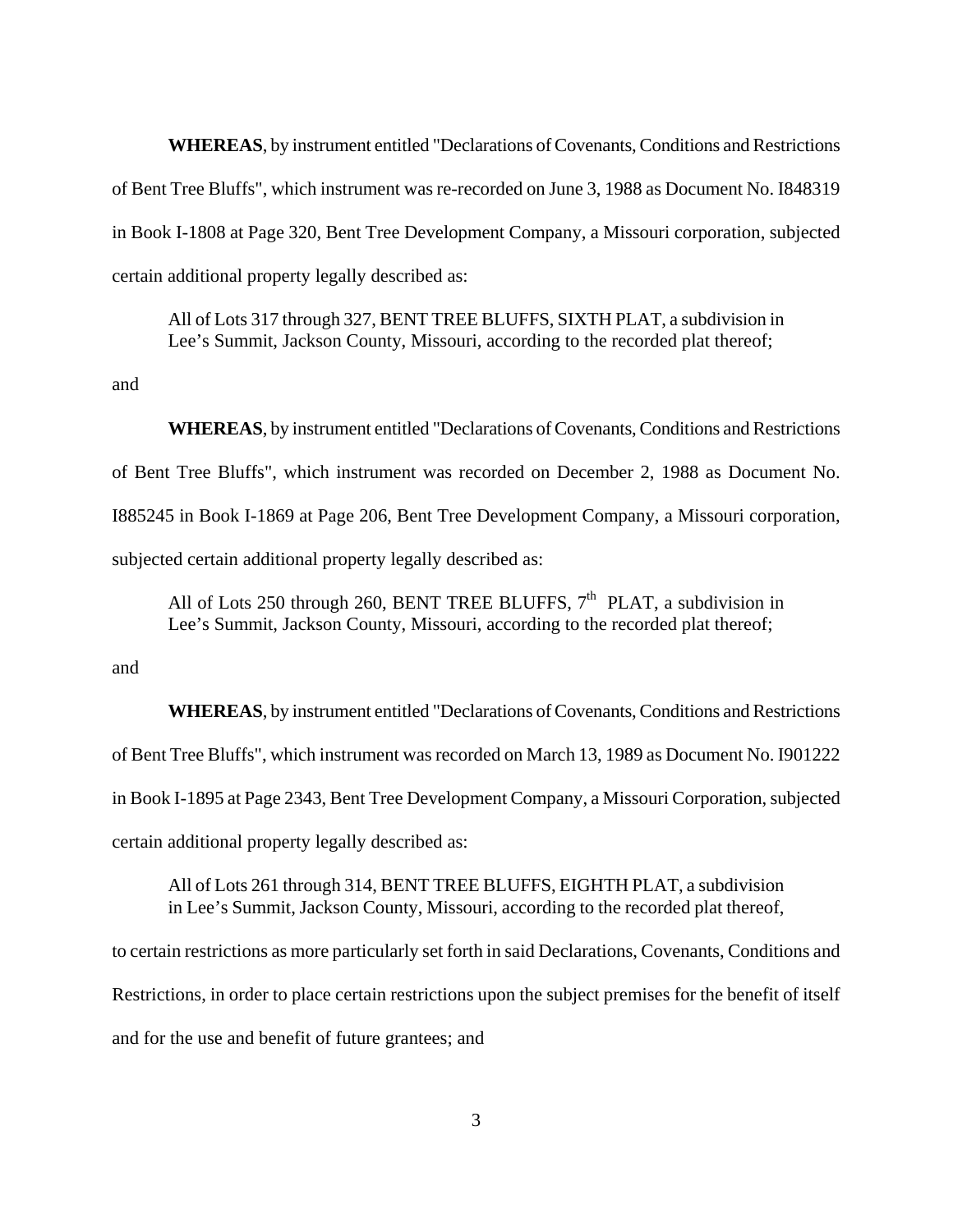**WHEREAS**, under the provisions of Article X, Section 3, of Covenants applicable to Lots 1

thru 247, 250 thru 260, and 317 thru 327, and under Article XI, Section 3, of Document I901222

applicable only to Eighth Plat, Lots 261 thru 314, it was provided as follows:

Section 3. Amendment. The covenants and restrictions of this Declaration shall run with and bind the land, and shall inure to the benefit of and be enforceable by the Association, or the Owner of any Lot subject to this Declaration, their respective legal representatives, heirs, successors, and assigns, for a term of twenty (20) years from the date this Declaration is recorded, after which time said covenants shall be automatically extended for successive periods of ten (10) years. The covenants and restrictions of this Declaration may be amended during the first twenty (20) year period by an instrument signed by not less than ninety percent (90%) of the Lot Owners, and thereafter by an instrument signed by not less than seventy-five percent (75%) of the Lot Owners. Any amendment must be properly recorded;

and

**WHEREAS**, under Article VIII - Use Restrictions, Section 1. - Protective Covenants, (d) -

Other Restrictions, Paragraph 7 reads as follows:

7) All residential structures must be constructed with wood roof or other material approved by the Home Owners Association Board of Directors and Class B member, if any, with no composition roofs being permitted or subject to any approval;

and

**WHEREAS,** the undersigned are the owners of ninety (90%) percent or more of Lots 1 through 327 of BENT TREE BLUFFS, a subdivision in Lee's Summit, Jackson County, Missouri, and hereby wish to exercise the power granted under Article X, Section 3, of Covenants applicable to Lots 1 thru 247, 250 thru 260, and 317 thru 327, and under Article XI, Section 3, of Document I901222 applicable only to Eighth Plat, Lots 261 thru 314, to amend the above Use Restriction as follows: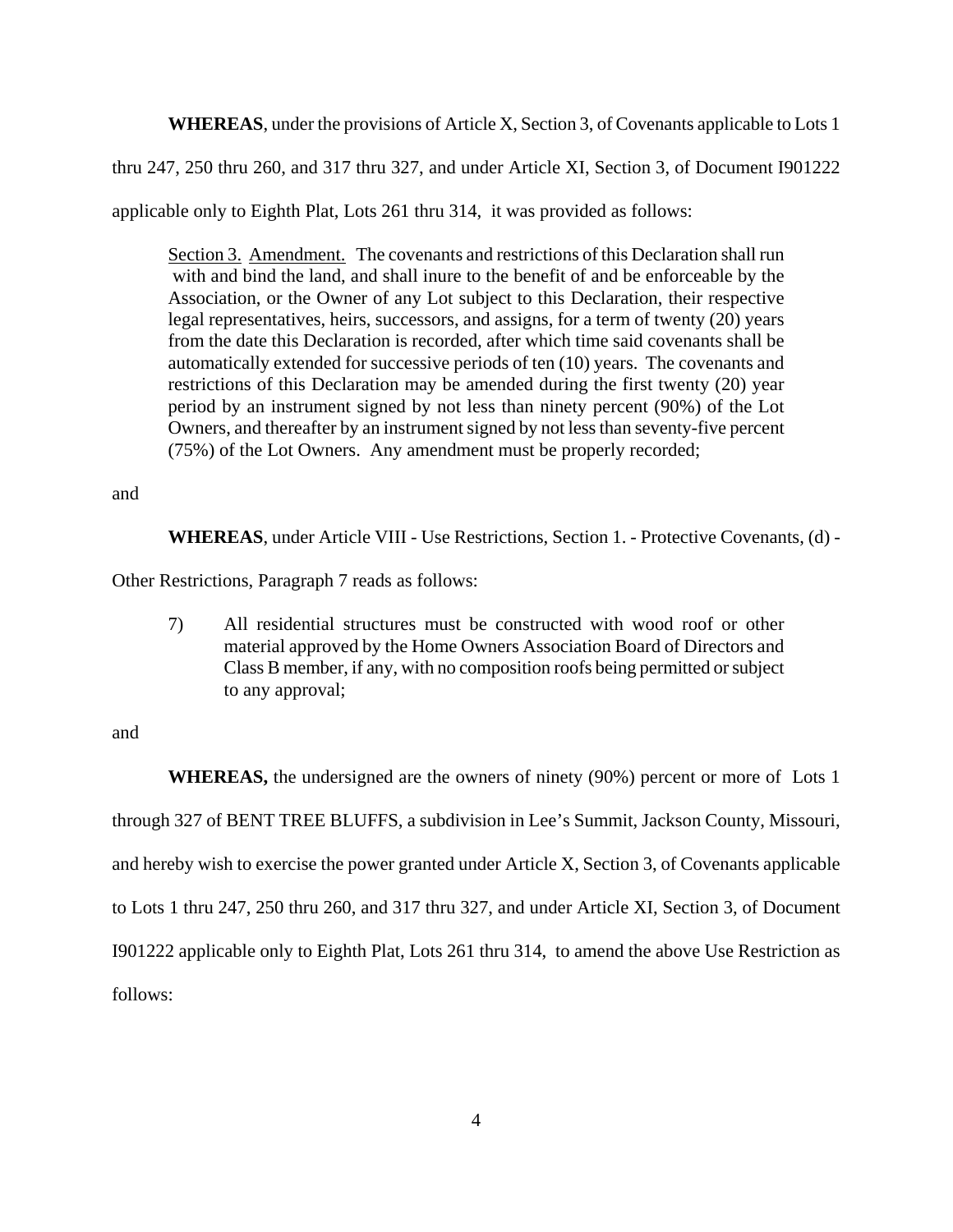- 7) All residential structures must be constructed and subsequently maintained with roofing materials approved by the Home Owners Association Board of Directors. Approved roofing materials shall consist of Number 1 grade wood shake shingles, concrete tile, clay tile, natural slate tile, and other materials as may, from time-to-time, be approved by the Home Owners Association Board of Directors. In addition, laminated composition shingles may be installed pursuant to the following guidelines and conditions:
	- a) Must be Architectural shingles with shadow lines or relief which imitate a wood shingle or shake in appearance (examples are GAF Timberline-Ultra, Tamko-Heritage, and Owens Corning-Oakridge 40 Deep Shadow);
	- b) Must have appearance and color range of natural weathered cedar shingles or shakes (examples are GAF Timberline-Ultra Weathered Wood Blend, Tamko-Heritage Weathered Wood, and Owens Corning-Oakridge 40 Deep Shadow Driftwood);
	- c) Must have at least a 40-year warranty;
	- d) Must be Class A fire rated;
	- e) Required to be placed on solid decking;
	- f) Installed with metal valleys and flashing that coordinate with the roof color; and
	- g) Installed with preformed ridge shingles.

In all cases, the **type, color and style** of the roofing materials and decking proposed must be approved by the Architectural Committee **prior** to the commencement of any replacement activity as outlined in the conditions stated in Article VI - Architectural Control of the above Covenants. Laminated composition roofing materials will require proof or verification of the type, style and quality to be used including a list of the materials to be used and material samples.

In all other respects, the Declarations of Covenants, Conditions and Restrictions referred to

above are continued as reconfirmed and approved.